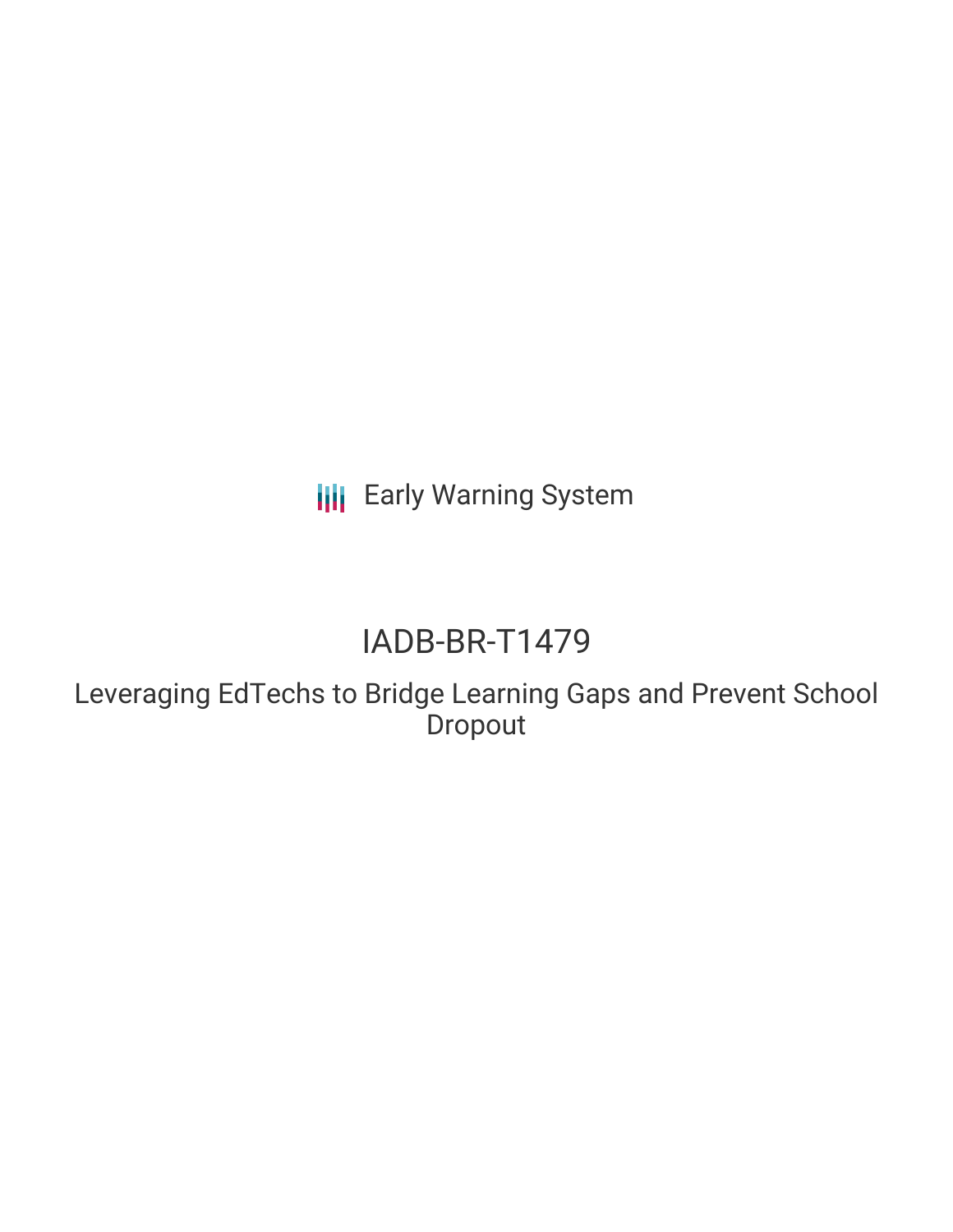

### **Quick Facts**

| <b>Countries</b>               | <b>Brazil</b>                          |
|--------------------------------|----------------------------------------|
| <b>Financial Institutions</b>  | Inter-American Development Bank (IADB) |
| <b>Status</b>                  | Active                                 |
| <b>Bank Risk Rating</b>        | C                                      |
| <b>Voting Date</b>             | 2021-05-13                             |
| <b>Sectors</b>                 | <b>Climate and Environment</b>         |
| Investment Type(s)             | <b>Advisory Services</b>               |
| <b>Investment Amount (USD)</b> | \$0.70 million                         |
| <b>Project Cost (USD)</b>      | \$2.36 million                         |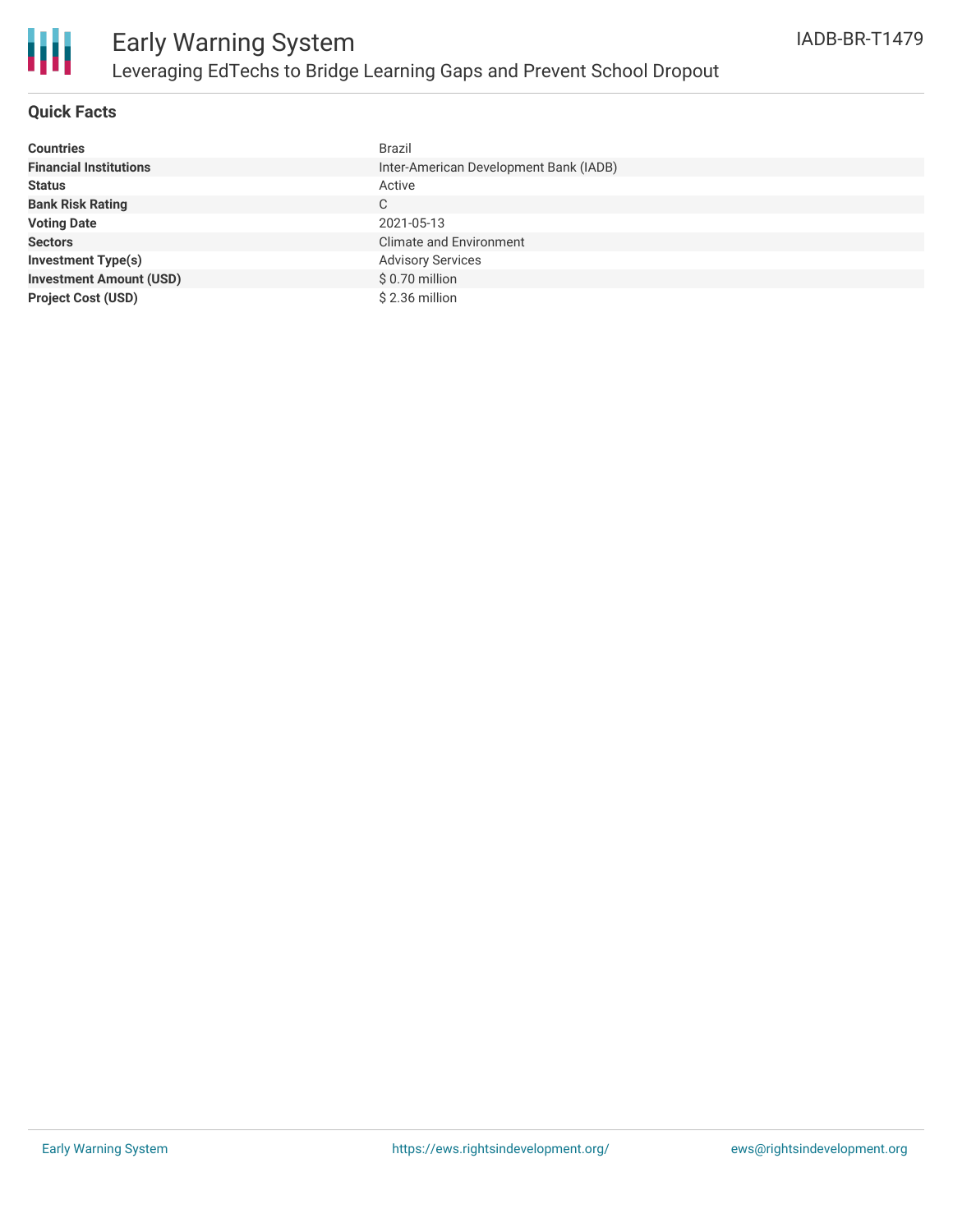

## **Project Description**

The objective is to strengthen the collaboration between the EdTech ecosystem and the public education systems towards developing mechanisms, solutions and model providers that are effective at reducing learning gaps in Brazil, while supporting the creation of new capacities and knowledge within the EdTech and public education ecosystem's.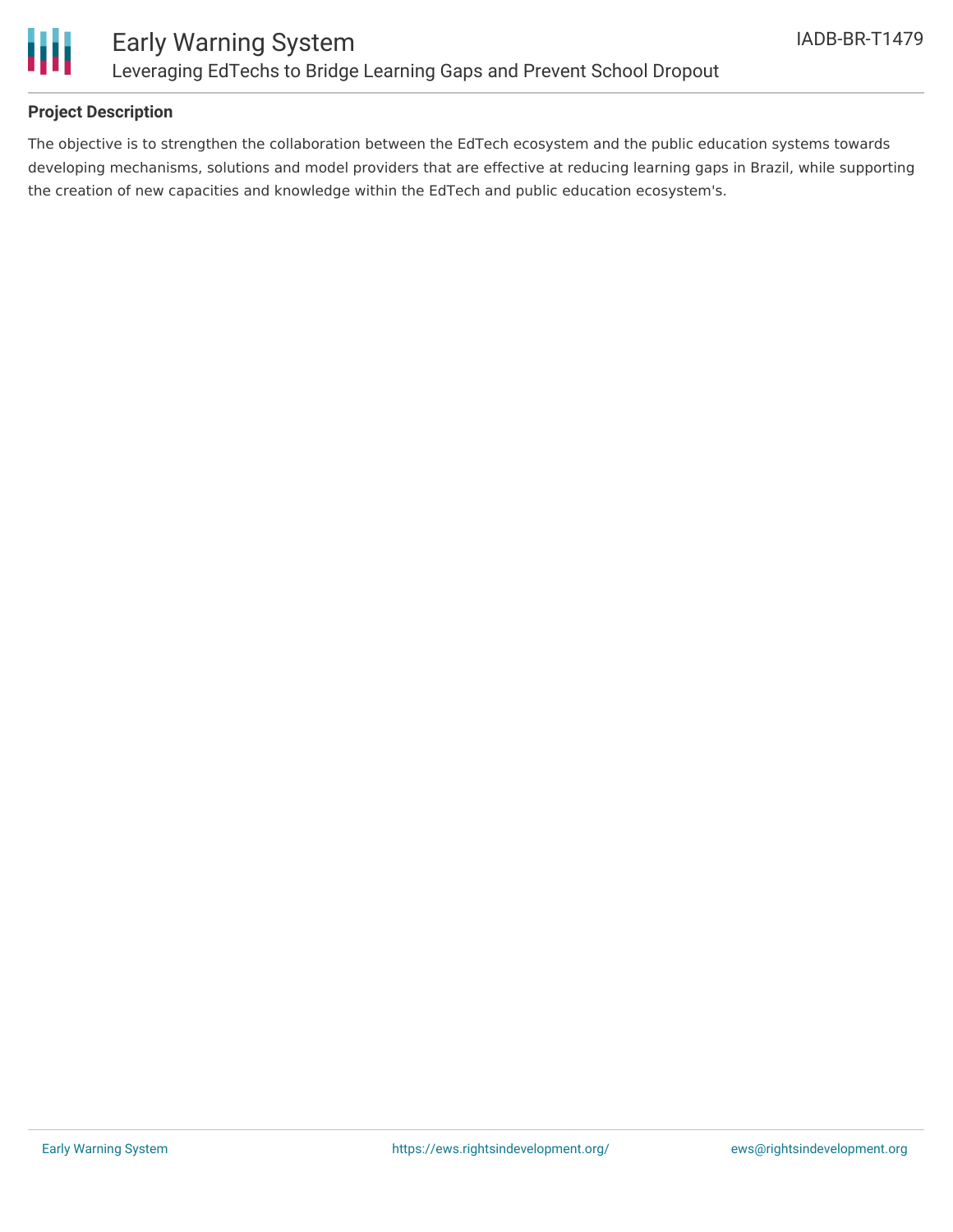

# Early Warning System Leveraging EdTechs to Bridge Learning Gaps and Prevent School Dropout

### **Investment Description**

• Inter-American Development Bank (IADB)